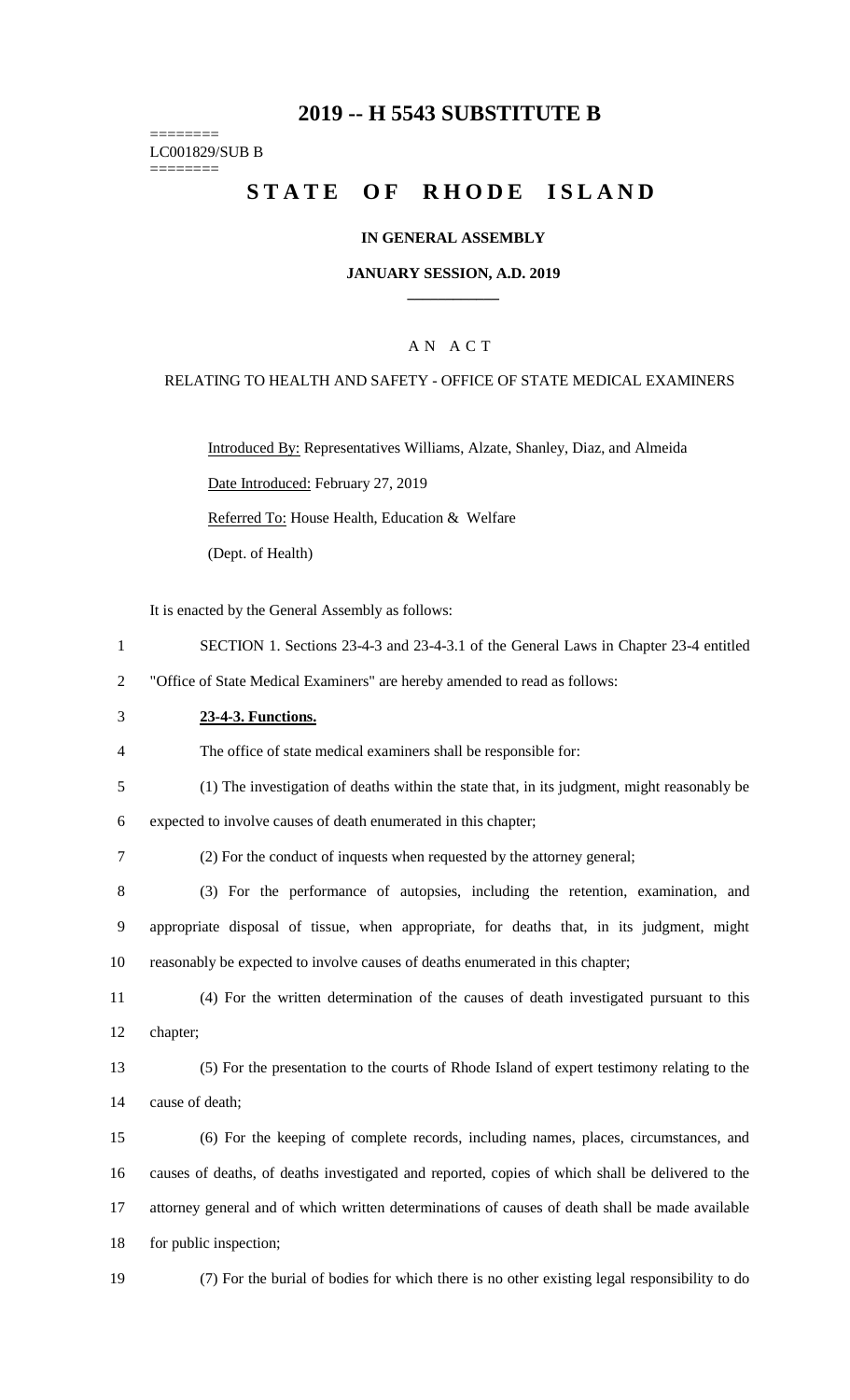so;

 (8) For the development and enforcement of procedures for the pronouncement of death and for the transplantation of organs from bodies of persons who have died within the state;

 $(9)(i)$  For a multi-disciplinary team review of child fatalities with the goal to decrease the prevalence of preventable child deaths and report recommendations for community- and systems- intervention strategies. A child death-review team shall include, but is not limited to, 7 representation from state agencies, health care, child welfare, and law enforcement; and

 (ii) The work product of the child death review team shall be confidential and protected under all applicable laws, including the federal Health Insurance Portability and Accountability 10 Act of 1996 and the Rhode Island confidentiality of health care information act (chapter 37.3 of 11 title 5) and shall be exempt from the provisions of chapter 2 of title 38 and shall be deemed

12 privileged pursuant to § 23-17.21-8.

13 (10) The department of health shall work with the department of children, youth and families and the office of the child advocate to develop a process to ensure the timely availability of autopsy reports on child deaths; and

 (11)(i) For a multi-disciplinary team review of drug-related overdose deaths with the goal of reducing the prevalence of these deaths by examining emerging trends in overdose, identifying potential demographic, geographic, and structural points for prevention and other factors. The multi-disciplinary team for review of drug-related overdose deaths may include, as determined by 20 the director of the department of health, representatives from the department of health; the department of the attorney general; the Rhode Island state police; the department of corrections; the department of behavioral healthcare, developmental disabilities and hospitals; the Rhode Island Police Chiefs Association; the Hospital Association of Rhode Island; an emergency department physician; a primary care physician; an addiction medicine/treatment provider; a mental health clinician; a toxicologist; a recovery coach or other representative of the recovery 26 community; and others as may be determined by the director of the department of health; and

 (ii) The work product of the multi-disciplinary team for review of drug-related overdose deaths shall be confidential and protected under all applicable laws, including the federal Health Insurance Portability and Accountability Act of 1996 and the Rhode Island confidentiality of health care information act (chapter 37.3 of title 5), and shall be exempt from the provisions of chapter 2 of title 38, not subject to subpoena, discovery, or introduction into evidence in any civil or criminal proceeding, and not subject to disclosure beyond the team members (except to 33 authorized employees of the department of health as necessary to perform its official duties of the 34 department pursuant to this subsection  $(11)_{\tau_2}$ .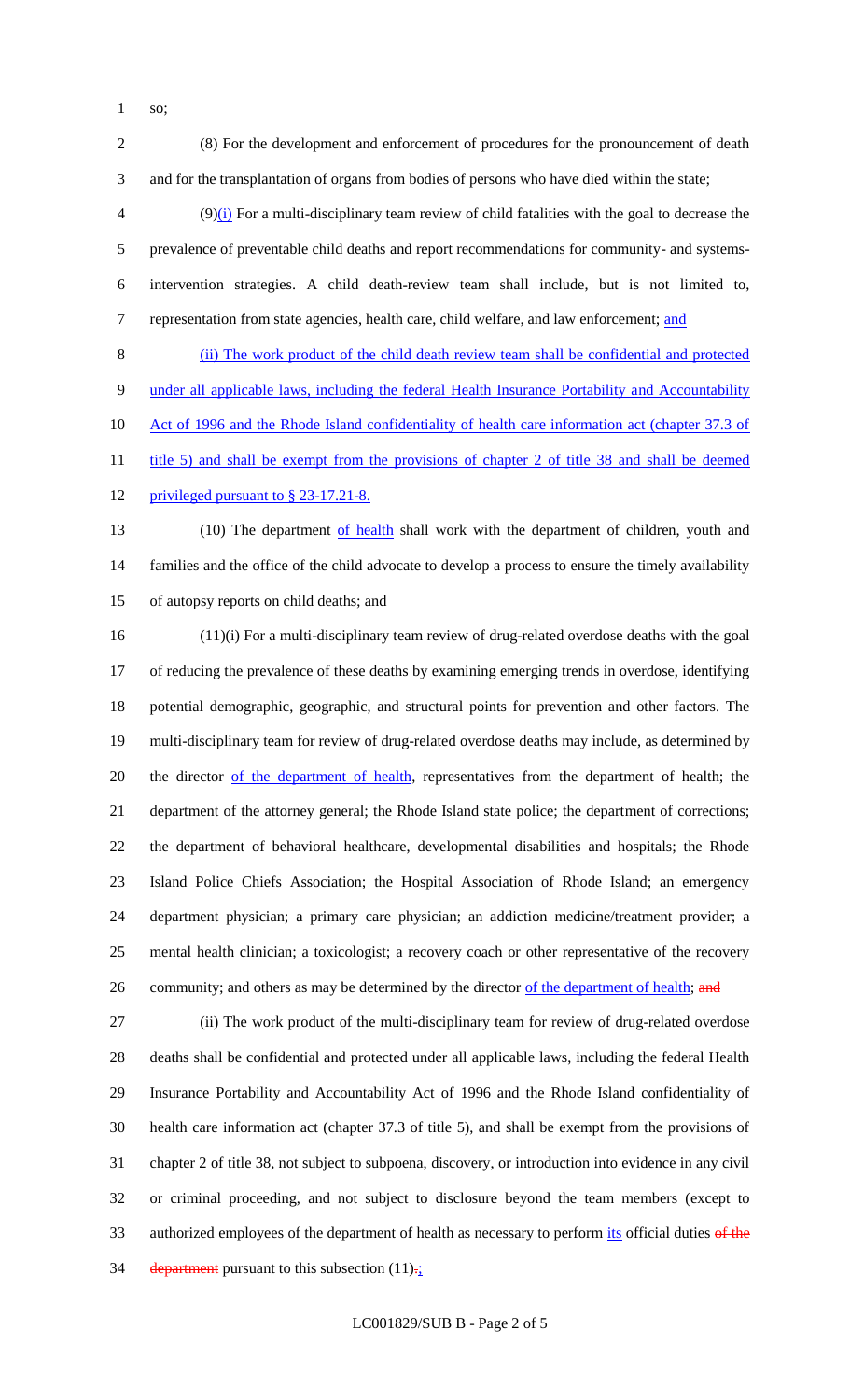- 1 (iii) The multidisciplinary team shall report on or before December 1 of each year to the 2 governor, the speaker of the house, and president of the senate, which report shall summarize the 3 activities of the team, as well as the team's findings, progress towards reaching its goals, and 4 recommendations for any needed changes in legislation or otherwise.; and
- 5 (iv) The provisions of subsection  $(11)(i)$  shall sunset and be repealed effective December 6 31, 2020.

7 (12)(i) For a multi-disciplinary maternal mortality review committee for review of 8 maternal deaths of women that occur during pregnancy, delivery, or within one year of the end of 9 pregnancy with the goal of reducing the prevalence of such deaths by examining emerging trends 10 in such deaths, identifying potential demographic, geographic, and structural points for 11 prevention and other factors. This committee has the authority to request and receive data from 12 vital records, health care providers, health care facilities, pharmacy records, and any other 13 agencies or officials having information that is necessary for the committee to carry out its duties 14 under this section. The multi-disciplinary maternal mortality review committee shall include, but 15 not be limited to, as determined by the director of the department of health, representation from 16 state agencies, an obstetric provider from each hospital that delivers obstetrical care, a neonatal 17 specialist, individuals or organizations that represent the populations that are most affected by 18 pregnancy-related deaths or pregnancy-associated deaths and lack of access to maternal health 19 care services, a perinatal pathologist and a maternal fetal medicine specialist. This committee 20 shall develop recommendations for the prevention of maternal deaths and disseminate findings 21 and recommendations to policy makers, health care providers, health care facilities, and the 22 general public. 23 (ii) The work product of the maternal mortality review committee shall be confidential

24 and protected under all applicable laws, including the federal Health Insurance Portability and 25 Accountability Act of 1996 and the Rhode Island confidentiality of health care information act 26 (chapter 37.3 of title 5) and shall be exempt from the provisions of chapter 2 of title 38and shall 27 be deemed privileged pursuant to § 23-17.21-8.

#### 28 **23-4-3.1. Immunity.**

29 No member of the multi-disciplinary teams team for review of drug-related overdose deaths shall be subject to arrest, prosecution, or penalty in any manner, or denied any right or privilege, including, but not limited to, civil penalty or disciplinary action by a business, occupational, or professional licensing board or entity (and, for members who are state employees, termination, loss of employee or pension benefits), for acting in accordance with § 34 23-4-3.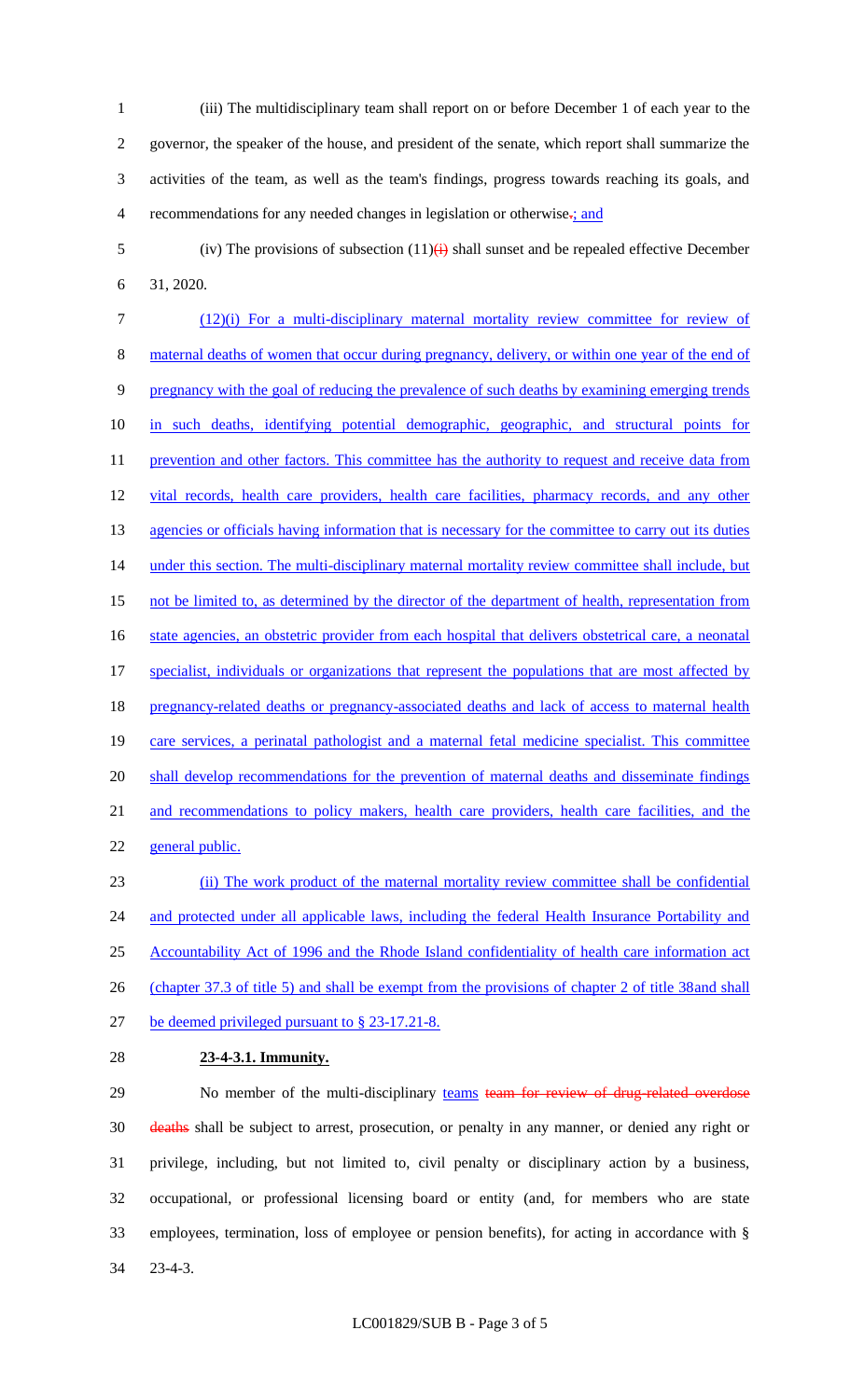1 SECTION 2. This act shall take effect upon passage.

 $=$ LC001829/SUB B  $=$